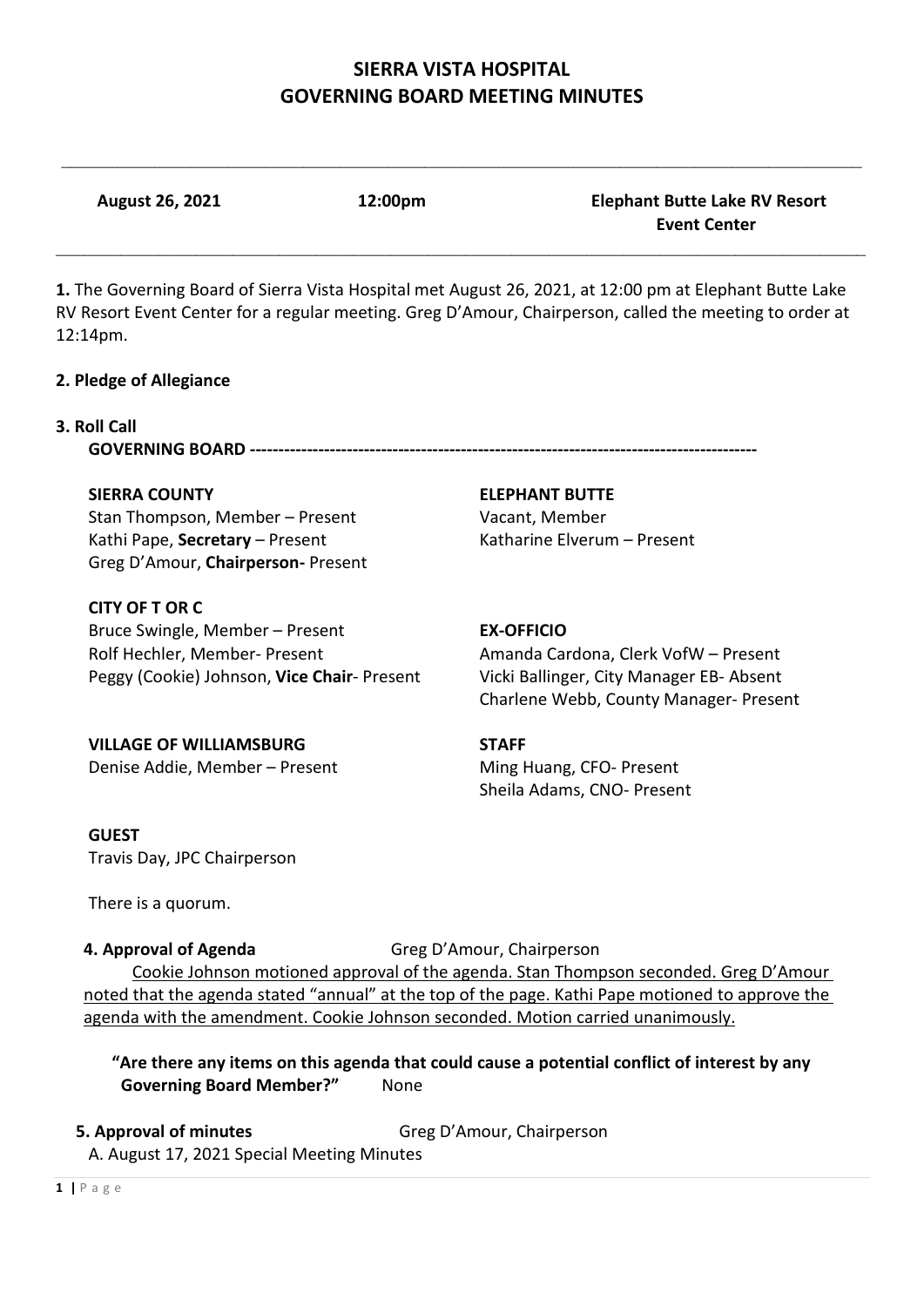## B. August 6, 2021 Special Meeting Minutes

Cookie Johnson motioned to approve the minutes from the August  $17<sup>th</sup>$  and August  $6<sup>th</sup>$  special meetings. Kathi Pape seconded. Motion carried unanimously.

C. July 27, 2021 – Regular/ Annual Meeting Minutes-

Bruce Swingle motioned to approve the July 27<sup>th</sup> annual meeting minutes. Katharine Elverum seconded. Cookie Johnson stated that the Echo Tech contract that was tabled at that meeting should be brought back at the next meeting, however, with the change of CEO's, she assumes it will be back at some time. As a point of order, this will be brought as a new item on the next regular meeting agenda in September.

Further, the retirement match discussed at the July meeting should be an agenda item today. Tim James is out of the state. This will also be an agenda item at the September meeting.

SVH was a corporate sponsor of the Elephant Butte Balloon Regatta at a cost of \$5,000.

There are no changes or corrections to the minutes.

## Motion carried unanimously.

 **6. Public Input** – Note: A WebEx call-in number was provided in the public notice for this meeting. There were no calls from the public and no in-person attendance. Jennifer Burns reported that because of the letter written by Senator Diamond, Representative Dow and Representative Terrazas, she received and logged 17 calls from Sierra County residents. 16 of these calls were to express oppositions to the Governor's mandate. One call was in support of the mandate for mandatory vaccination of healthcare workers. The log including names and comments will become part of these minutes and is attached.

## **7. Old Business**-

A. Secretaries report on Conflict-of-Interest Statement- Kathi Pape, Secretary, stated that she reviewed all conflict-of-interest statements and found nothing out of order.

Kathi Pape motioned to approve the conflict-of-interest statements. Cookie Johnson seconded. Motion carried unanimously.

#### **8. New Business**-

A. Governor's Vaccination Mandate- Discussed with policy below

B. SVH Vaccination Policy- Sheila Adams, ICEO, CNO, this policy (page 25) was created by our HR attorney. It is based on the mandate issued on August 17, 2021. The opposition letter discussed earlier is also in the packet on page 24.

We must honor the Governor's mandate; however, we have 22% of employees who have not turned in a waiver nor are they vaccinated. 33% of the nursing unit is not vaccinated and has not submitted a waiver request. The New Mexico Rural Hospital Network submitted a letter to the Governor from several hospital CEOs including Sheila as Interim CEO for SVH. We have heard nothing in response to the letter. Religious objections, medical conditions and certain disabilities defined by the ADA are the only exemption options. We have provided the appropriate forms to staff who wish to receive an exemption for one of these reasons. The exemptions are being reviewed by our HR attorney and Infection Control is tracking the status of all employees.

Violating this mandate means we would face sanctions. We could receive a letter ordering us to become compliant. The state could put management personnel on site at our expense and/ or we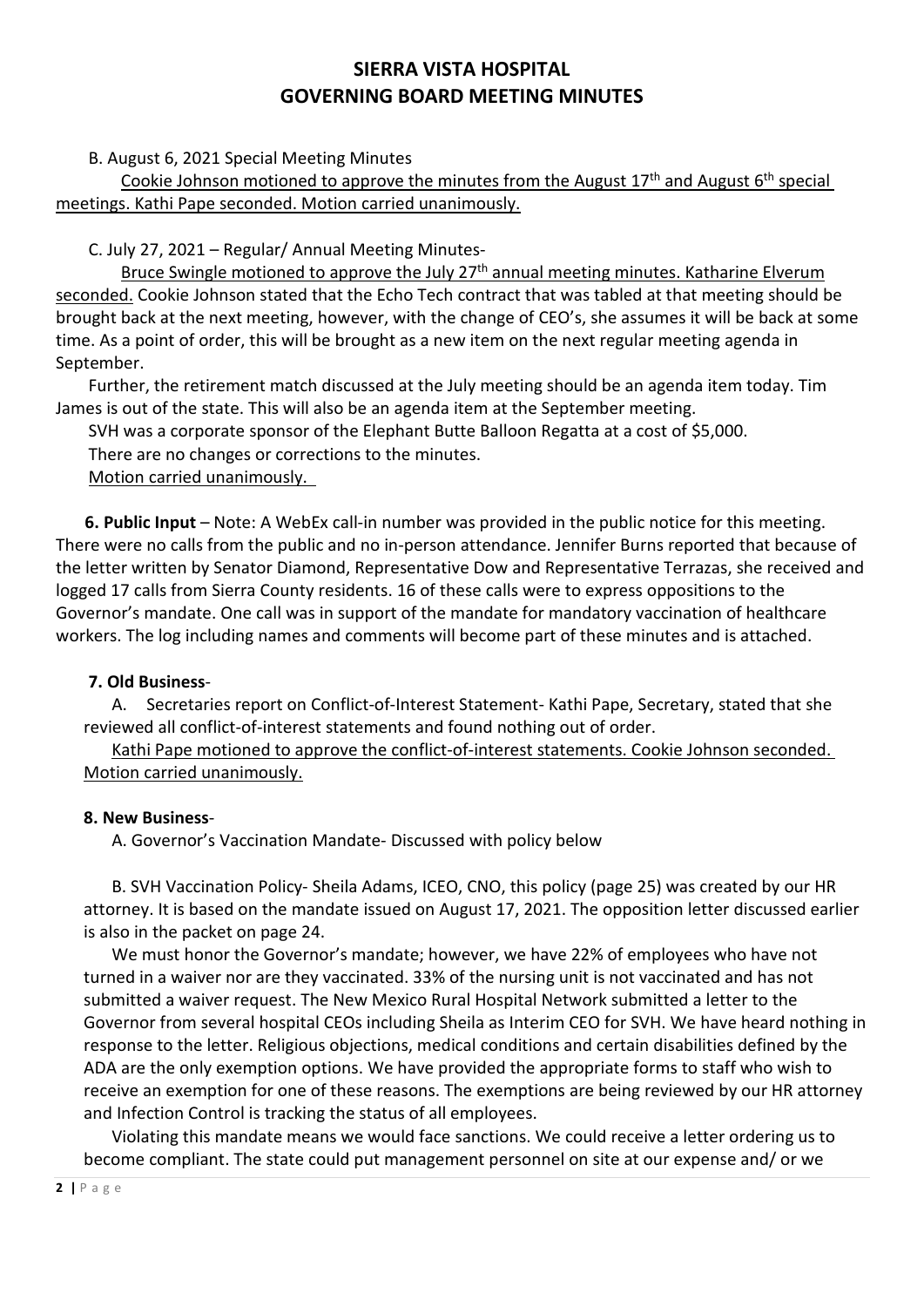could be fined up to \$5,000 per day for noncompliance. We could also face termination of our Medicaid participation which is approximately 20 to 25% of revenue and Medicare which is 50%.

So far, we have had one individual resign. Clinical staff are the largest unvaccinated group. We are already short staffed and the rates for MedSurg nurses are now starting at \$110 per hour and up to as high as \$170.

We have two unvaccinated employees out with COVID. We have four COVID positive, unvaccinated inpatients and one pending COVID test on an unvaccinated employee. We have had only one case of an employee contracting COVID after vaccination.

Sheila stated that if the Board approves this policy, we would like a two-week extension to comply. This will give the staff time to read the policy and fully understand it. Patrick Congjuico (infection control) is calling every employee on the unvaccinated list explaining exceptions that are available or offering vaccination dates.

A civil suit has been filed in Federal court against this order by an RN and a mother with children in 4H. The judge in the case said he needs more information, and this case has not been heard yet. The compliance date for this mandate is August 27, 2021.

Employees of the hospital are waiting for the hospital to act. At one-point last week, we had 25 staff that will/ would refuse testing as well as the vaccination.

Bruce Swingle stated that we must comply with the public health order. CEOs were never consulted, and we need to let the Governor know from the Boards perspective, the impact of these unintended consequences. We are not in a position to recruit, doctors, nurses, providers, and professional staff in this rural community. This could potentially close the hospital.

The SVH Vaccination policy has not been distributed to employees yet because the Board has not approved it yet. All department leaders were notified in a meeting last Friday that we are going honor the mandate, that there has been a civil suit filed, the NMRHN composed a letter to the Governor on behalf of rural hospitals throughout New Mexico, many unions are fighting against this mandate and, if you choose to leave, you will not be eligible for unemployment. There were employees who misinterpreted this message.

Kathi Pape suggested creating a document that explains not only the consequences to the employees but also to the hospital. In addition, a letter to the Governor is in order.

Greg D'Amour agrees with a letter stating our intention to become compliant, our intention to educate our staff on consequences for them as well as the hospital for noncompliance and take measures to ensure the public safety by beginning testing of all staff.

Larger hospitals such as Mountain View and Memorial Medical in Las Cruces are complying. Many of their staff are not getting the mandatory vaccination. Instead, they are finding employment in El Paso, TX which is only 30 minutes away.

The letter will buy us a little time to protect our employees, however they must give a little too and agree to be tested.

Cookie Johnson stated, in summary, this is three-fold. We need to write the letter to the Governor asking for more time and notifying her of the potential loss of 10% or more of our staff, we need to revise and finalize the policy and we need to begin testing of all staff.

Kathi Pape motioned to draft a letter to the Governor expressing all the Board's concerns and the unintended consequences created by the mandate. Further, explain the education that we will do and ask for an extension of time. Denise Addie seconded. Kathi Pape added that a letter in response to our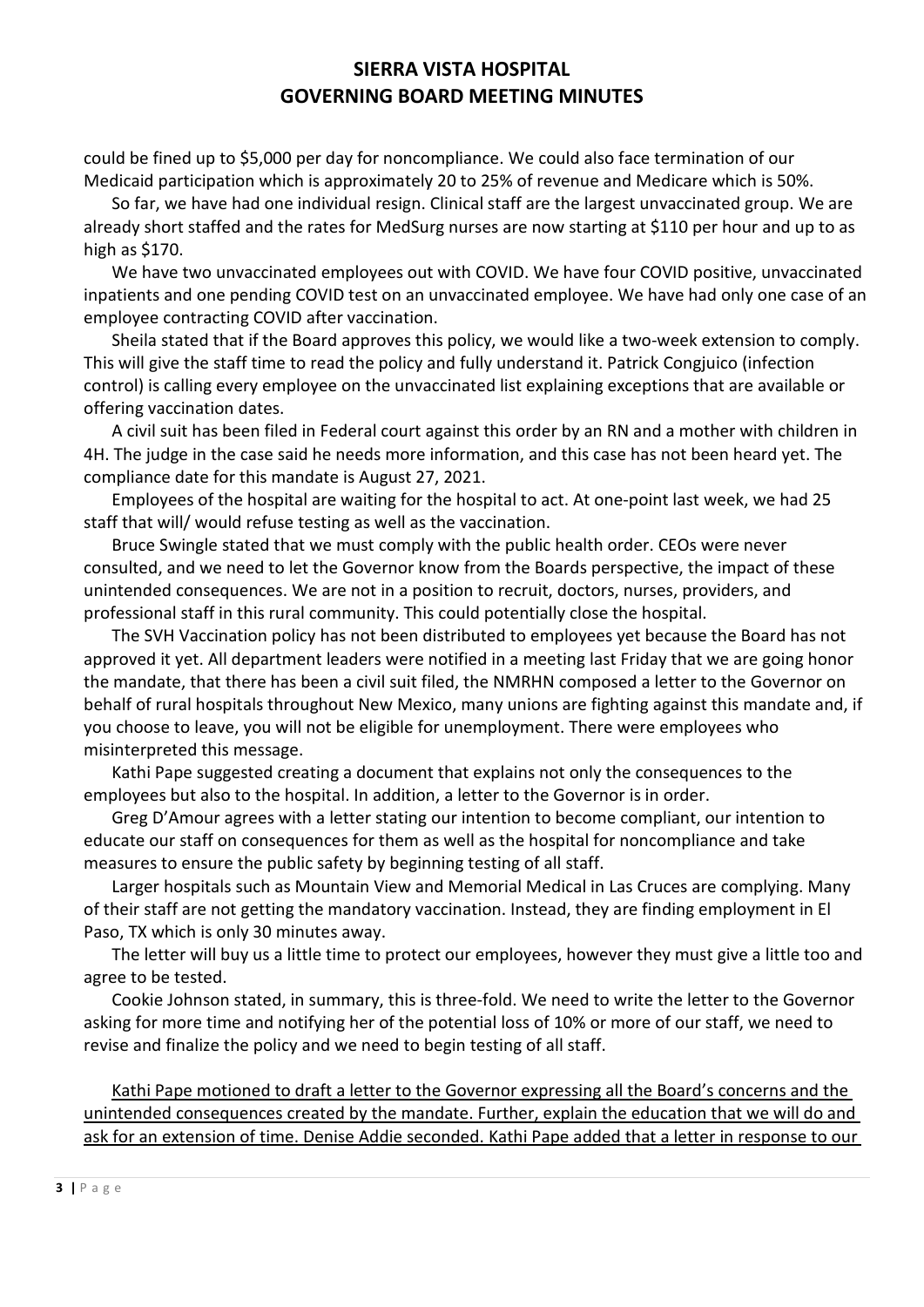representatives should be included and the letter to the Governor copied to them as well. Denise Addie seconded the amended motion. Cookie Johnson called for a roll call vote:

Kathi Pape, **Secretary**, Y Katharine Elverum, Y Stan Thompson, Y **Rolf Hechler, Y** Rolf Hechler, Y Denise Addie, Y Greg D'Amour, Chair, Y Motion carried unanimously.

Bruce Swingle, Y Peggy (Cookie) Johnson, **Vice Chair**, Y

*Bruce Swingle noted several times throughout the discussion that the Governor's office rarely responds to letters. It was decided that the letter should be addressed to Acting Cabinet Secretary, David Scrase, MD, and a copy sent to the Governor's office as well as, Senator Diamond, Representative Dow, Luis Terrazas and Vince Torres, Chief of Staff.*

Discussion was held regarding the SVH Vaccination Policy itself. Greg D'Amour stated that testing must be implemented beginning next week for all employees. Travis Day suggested tabling the policy until there is clarity on several issues discussed today. Katharine Elverum suggested a draft stamped policy be distributed to the employees. Kathi Pape expressed concern for not having a policy in place by August 27, 2021.

Ming Huang stated that the cost to test is \$50 per employee. This will cost the hospital \$10,000 per week to test all employees. This will also create a burden on our laboratory. Antigens are on back order, and we are down to less than 100 test on hand today. We do have some COVID funds left that we can use to cover this. Greg D'Amour stated that the VA bills his insurance for his required testing. There is no cost to him.

Bruce Swingle motioned to table the SVH Vaccination Policy. Cookie Johnson seconded. Motion carried unanimously. Note: Kathi Pape was out of the room when the vote occurred. She stated her vote would be yes to the motion. Motion carried unanimously.

# **9. Finance Committee- Cookie Johnson, Chairperson**

 A. July Financial Report- Ming Huang, CFO, patient days for July were 146, 21 more than June. Outpatient visits were 882, 14 visits less than June. There were 771 rural health visits which is 62 visits more than June. ER saw 672 visits which is 111 visits more than June. EBITDA for July is 21%.

Days cash on hand at the end of July was 153, 104 days available. Accounts receivable net days were 20, accounts payable 26 days. Acute admissions and ER visits are the highest so far this year. Outpatient visits are down only slightly compared to previous months.

Gross patient revenue was \$4,378,529. Bad debt expense is higher than budget due to a higher number of self-pay patients in the ER. We estimate that we will not collect from self-pay resulting in higher bad debt. Total net patient revenue is \$2,188,899. Total operating revenue is \$2,544,910. \$60,000 was mistakenly booked in July under contract services. This should have been booked in August. Additionally, we had the expense of the Interim Clinic Manager at \$20,000. Contract services should come in under budget in August. EBITDA is \$546,140 and the net income for July is \$150,525 versus a budgeted net loss of (\$125,058).

Total cash at the end of July is \$10,569,970. There is still \$2.3 million for provider relief funds. Scott and Ming will be working on reconciliation of the provider relief funds next week. We did receive approval for forgiveness of the PPP loan and recognized the revenue. We continue to pay back the advanced Medicare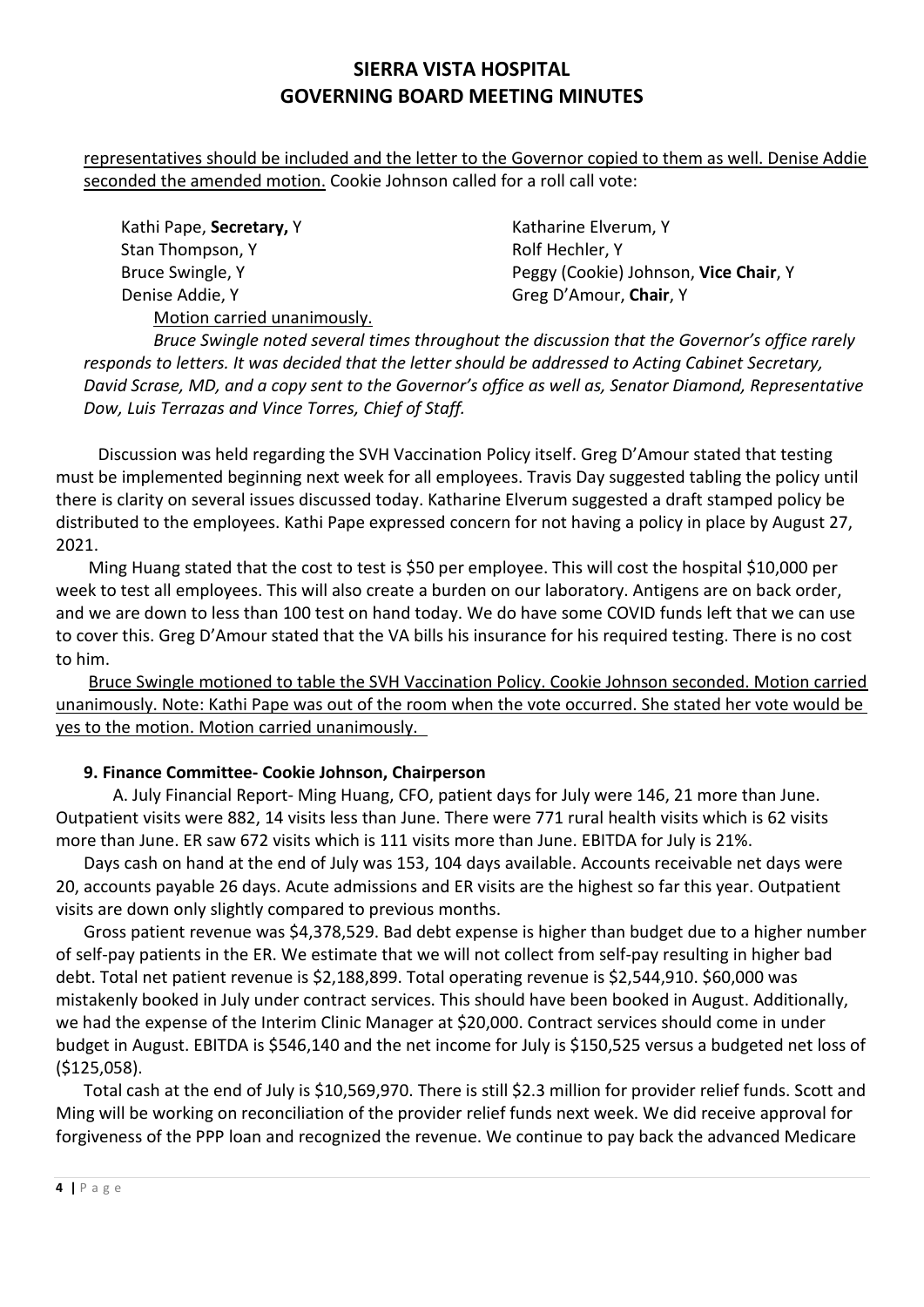funds. In the next two months, we will pay \$1.1 million for the utility tunnel project. July was the second highest month for revenue.

Cookie Johnson motioned based on the Finance Committee recommendation, approval of the July Financial Report. Kathi Pape seconded. Motion carried unanimously.

 B. Phone & Network Maintenance Renewal- Sheila Adams, ICEO, CNO, this is a maintenance renewal with the company that maintains our cyber security, inventory for IS, automatic system updates, server security, 24/7 support, web filtering, firmware, intrusion prevention as well as support for computers, network, security cameras and badge locks. The cost is \$53,862.14.

Cookie Johnson motioned based on the recommendation of the Finance Committee approval of the Phone and Network Maintenance contract in the amount of \$53,862.14. Kathi Pape seconded. Motion carried unanimously.

## **10. Administrative Reports**

A. General Hospital- Sheila Adams, ICEO, CNO, generally, we are all working really hard right now. ER is averaging about 28 patients per day. We have been averaging eight patients in the nursing unit, half of which are COVID patients today. We have not had to open the old hospital rooms for COVID yet. Bruce Swingle stated that he has not met the Interim Director of the clinic. Sheila stated that her name is Peri Cabral and she is here every other week. We are currently advertising the position. COVID testing is being done Monday through Friday from 8:00 to 5:00. The COVID call line is still active and we are scheduling four to six test every hour. We are planning to bring back Saturday drive

through testing. We are vaccinating with the Pfizer vaccine. The booster shot is for your antibody levels. Test show that after the booster (third vaccination)

B. Governing Board- Greg D'Amour, Chairperson

your antibody levels boost even higher than after the second shot.

1. Committees- The Finance Committee will remain as is with Cookie Johnson, Kathi Pape and Bruce Swingle. The Board Quality/ Compliance Committee will be Denise Addie, Rolf Hechler and Katharine Elverum. Stan Thompson will be Joint Conference and attend Medical Staff meetings.

**Motion to Close Meeting:** Stan Thompson motion to close the meeting

**11.** Executive Session – In accordance with Open Meetings Act, **NMSA 1978, Chapter 10, Article 15, Section 10-15-1 (H) 9 the Governing Board will vote to close the meeting to discuss the following items:**

## **10-15-1 (H) 9 - Strategic and long-range business plans**

A. Hospital Leadership/ Management

B. QHR Board Report August 21

## **Roll Call to Close Meeting:**

| Kathi Pape, Secretary, Y | Katharine Elverum, Y                 |
|--------------------------|--------------------------------------|
| Stan Thompson, Y         | Peggy (Cookie) Johnson, Vice Chair Y |
| Rolf Hechler, Y          | Bruce Swingle, Y                     |
| Denise Addie, Y          |                                      |